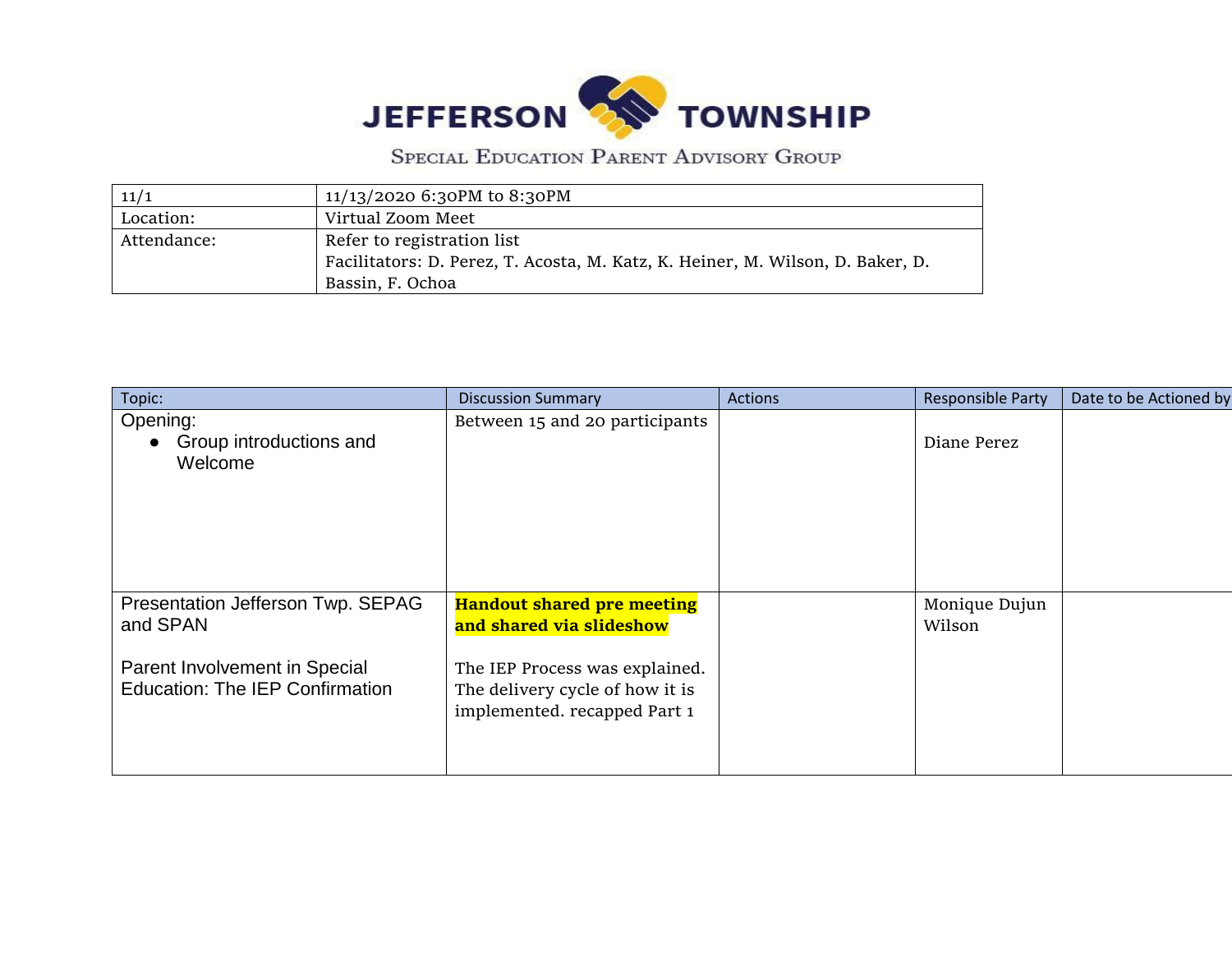| Parent participation is a part of<br>the decision making process<br>and must be included in all<br>meetings related to placement,<br>identification, evaluation and<br>placement.<br>Roadmap to child's success,<br>agreement between school and<br>parents to provide required |  |  |
|---------------------------------------------------------------------------------------------------------------------------------------------------------------------------------------------------------------------------------------------------------------------------------|--|--|
| services, primary way for<br>parents to participate in special<br>education cycle.                                                                                                                                                                                              |  |  |
| Parental concerns, transition<br>plan, participation in<br>assessment, student needs,<br>PLAAFP, Measurable annual<br>goals, special education and<br>related services, progress<br>monitoring, Placement in LRE.                                                               |  |  |
| Parent, case manager, general<br>educator, special educator,<br>other specialists as needed,<br>agency interpreter for<br>interpreting results, child, as<br>appropriate.<br>Parents may provide written<br>consent to excuse members of<br>the team.                           |  |  |
| Present levels of academic<br>achievement and Functional<br>performance.                                                                                                                                                                                                        |  |  |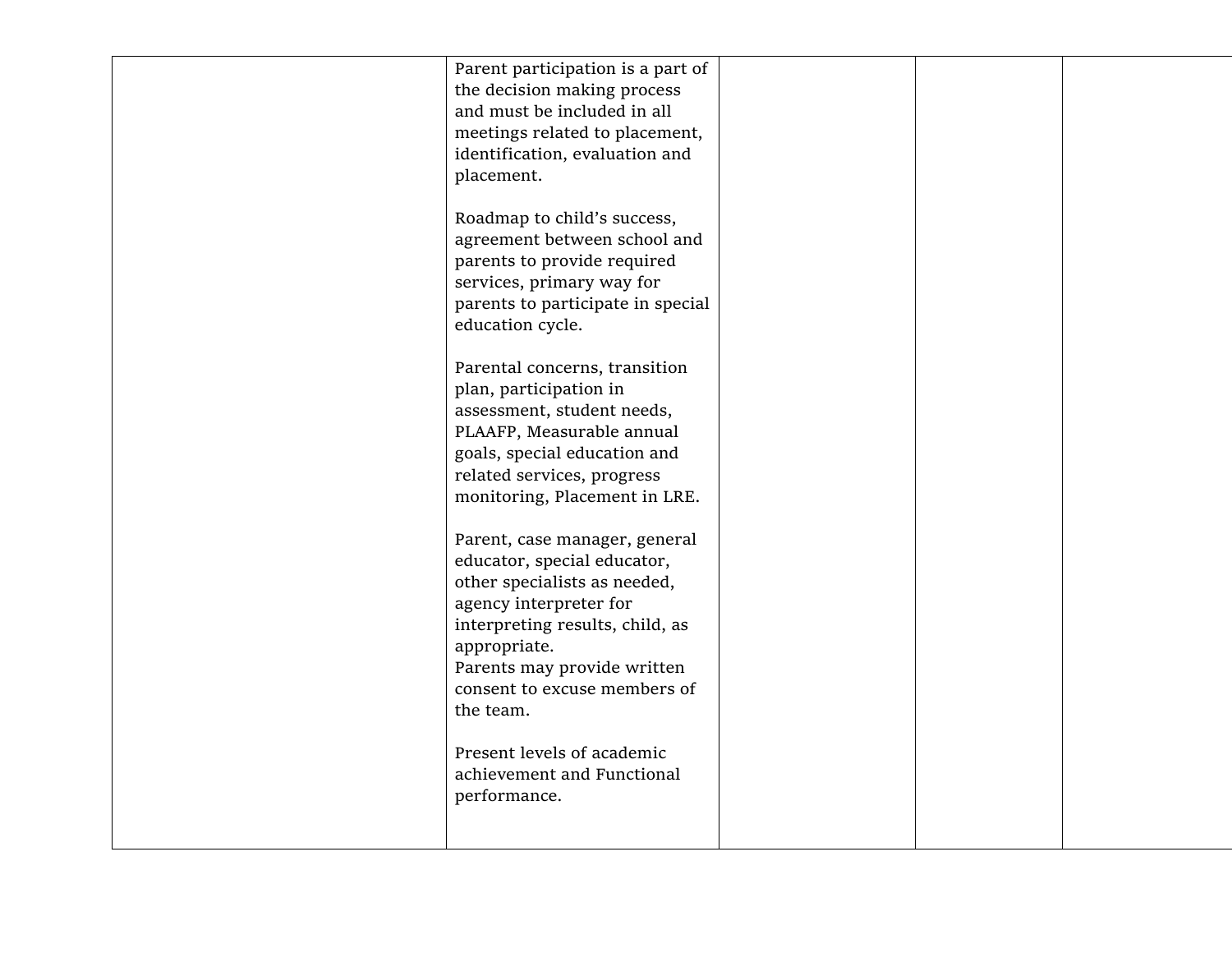|                                       | Goals should be Specific,<br>Measurable, Achievable,<br>Relevant, and Time based.                                                                                                                                                                                                                                                                        |  |  |
|---------------------------------------|----------------------------------------------------------------------------------------------------------------------------------------------------------------------------------------------------------------------------------------------------------------------------------------------------------------------------------------------------------|--|--|
| What is included in related services? | Transportation, Speech<br>therapy, psychological services,<br>physical and Occupational<br>therapy, recreation, counseling,<br>rehabilitative services,<br>orientation and mobility<br>services, school health related<br>services, medical services for<br>diagnostic or evaluation<br>processes, social work services,<br>parent education counseling. |  |  |
| <b>Progress Monitoring</b>            | IEP must contain goals will be<br>measured and how parents will<br>be informed.                                                                                                                                                                                                                                                                          |  |  |
| IEP shall include                     | Explanation if participation in<br>general ed and extracurricular<br>activities, statement of<br>modifications, projected date<br>for beginning services                                                                                                                                                                                                 |  |  |
| IEP transition plan should include    | age 14, state and local<br>graduation requirements,<br>transition from elementary to<br>secondary, transition services<br>needed for adult life.                                                                                                                                                                                                         |  |  |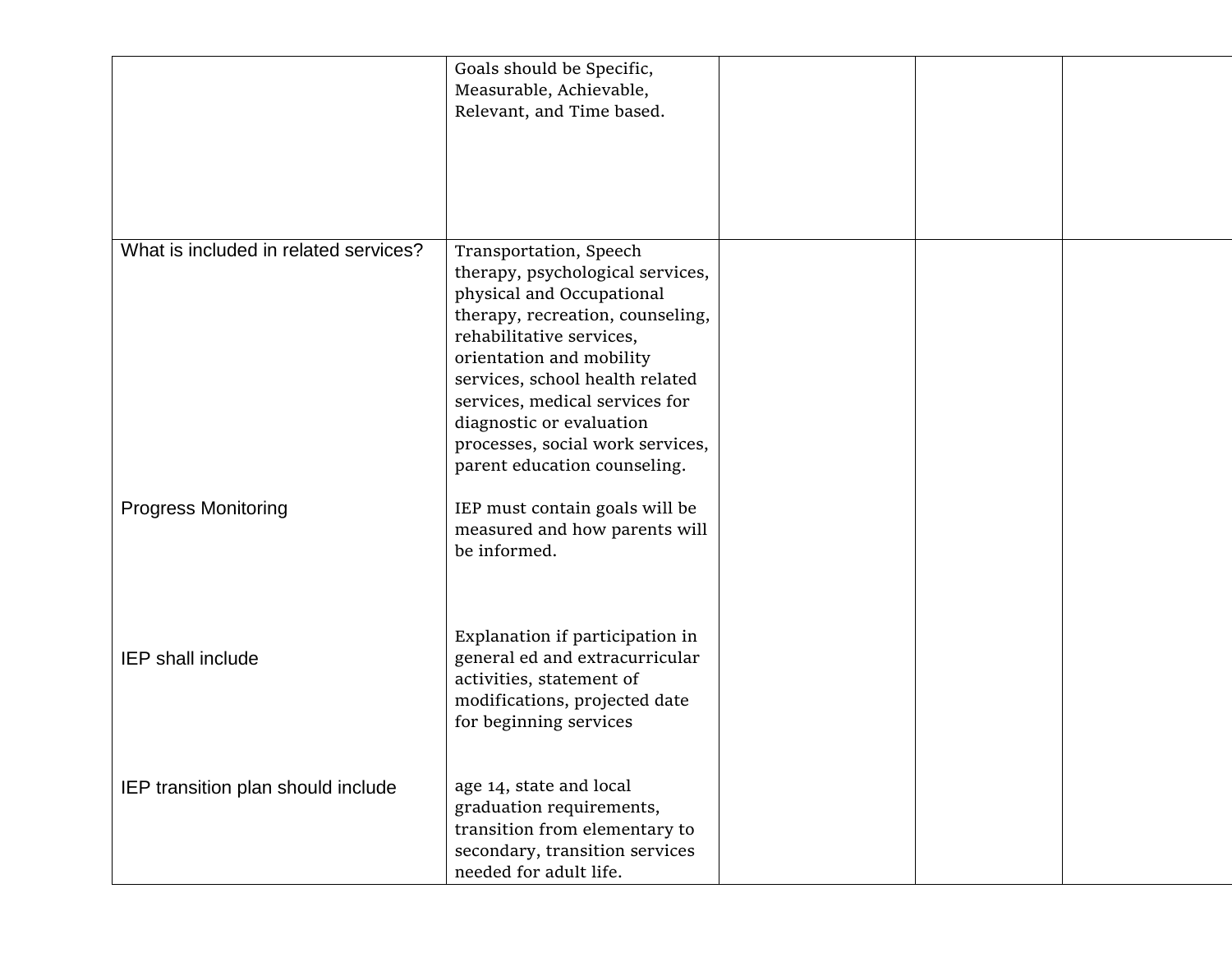|                                   | Age 16, transition statement<br>should include post secondary<br>goals.                                                                                                                                 |  |  |
|-----------------------------------|---------------------------------------------------------------------------------------------------------------------------------------------------------------------------------------------------------|--|--|
| IEP shall include                 | Defines roles and<br>responsibilities, exemption<br>from local disciplinary policies,<br>instructional strategies,<br>rationale for type of education<br>and placement                                  |  |  |
| IEP team shall consider           | Strengths and concerns of<br>parents, recent evaluations,<br>behavior needs, language<br>needs, braille needs,<br>communication needs, assistive<br>technology, ESY.                                    |  |  |
| Questions asked from participants | There were questions about<br>how often progress reports<br>should be shared with parents.<br>Participants also asked about<br>Parent comments should be put<br>and where they should be in<br>the IEP. |  |  |
|                                   |                                                                                                                                                                                                         |  |  |